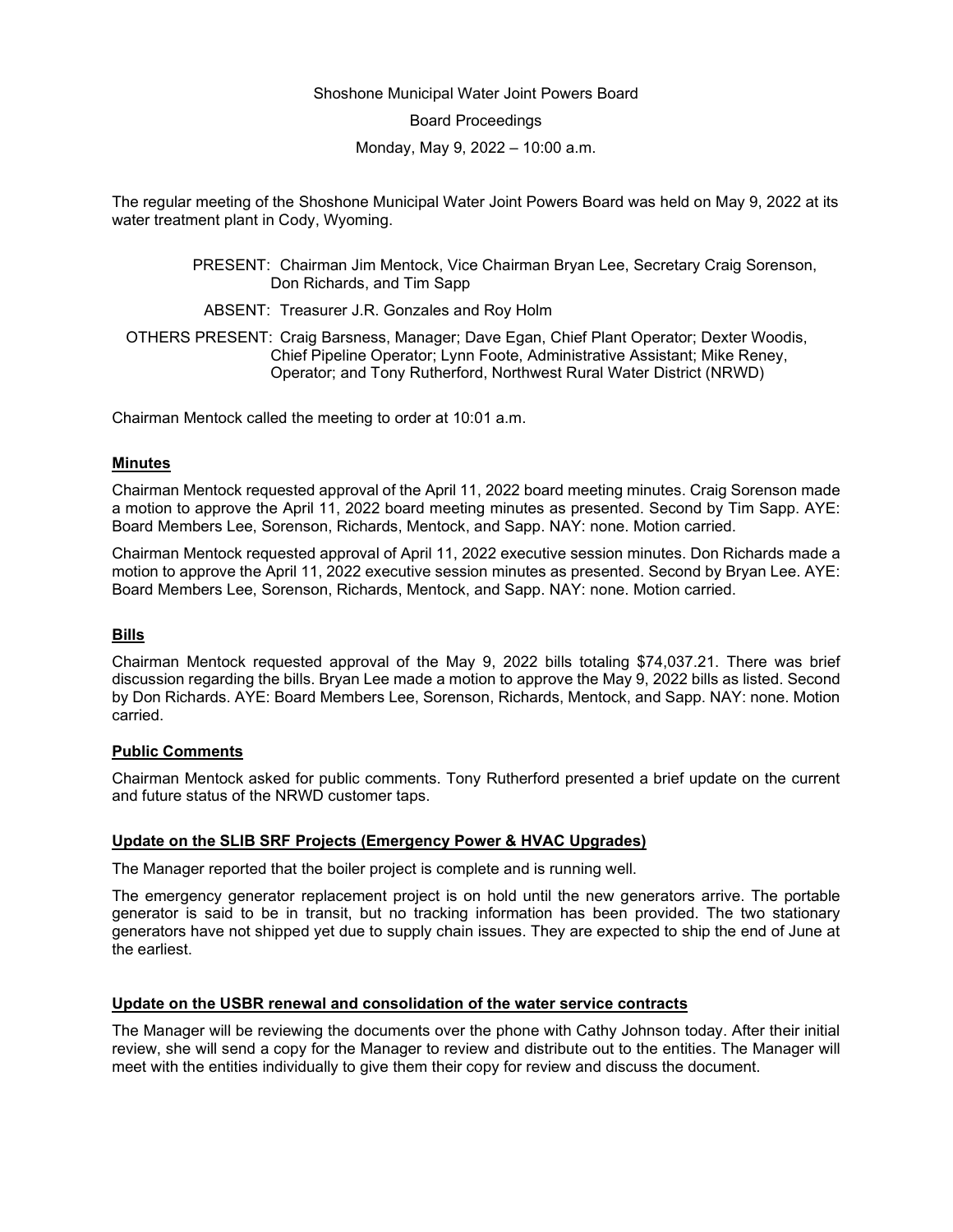## **Update on Loan Refinancing**

## **SMJWPB Resolution No. 2022-01 (Action)**

The Manager reported we have received a majority of the paperwork to be signed, and we are on schedule for a closing date of May 17, 2022. Bryan Lee made a motion to approve Resolution 2022-01 and authorize the SMP board officers to sign the loan paperwork as needed. Second by Craig Sorenson. AYE: Board Members Lee, Sorenson, Richards, Mentock, and Sapp. NAY: none. Motion carried.

## **Proposed FY-2023 Budget**

The Manager reviewed the proposed budget for Fiscal Year 2023. There was brief discussion on the changes from the preliminary budget.

### **WAM-JPIC Health Insurance**

The Manager presented the WAM-JPIC Health Insurance Annual Renewal that included a 3% increase. Don Richards made a motion to approve the WAM-JPIC Health Insurance Annual Renewal. Second by Tim Sapp. AYE: Board Members Lee, Sorenson, Richards, Mentock, and Sapp. NAY: none. Motion carried.

## **Chief Plant Operator's Report**

- The Chief Plant Operator reported that things are running well and presented an overview of the Monthly Production Summary report.
- Production for April was down 2% from March.
- Chemical costs for April were down 8% from March.
- Most of the power supply equipment for the PLC/Radio upgrades has arrived. Work will begin soon.
- Last month the basins were cleaned and inspected. Everything looks good.
- Next project will be to switch out the lagoons for cleaning.

### **Chief Pipeline Operator's Report**

- The Chief Pipeline Operator reported that the pipeline is running smooth.
- Spring maintenance has started, and Roy Harper has returned for the summer.

### **Manager's Report**

- WYO-STAR interest for April has not yet posted. WYO-STAR I interest for March was 0.329%. WYO-STAR II interest for March was 1.038%.
- Water use figures for April were down 2.4% over the previous April. Water use figures are up 3.2% for the fiscal year.
- Our Annual Board BBQ for the utilities we serve is planned for July 11, 2022 with catering from Bubba's.

### **Other Business**

There was no other business.

### **Executive Session – Personnel**

At 11:00 a.m. Craig Sorenson made a motion to move into executive session to discuss a personnel matter, per Wyoming Statute 16-4-405. Second by Don Richards. AYE: Board Members Lee, Sorenson, Richards,